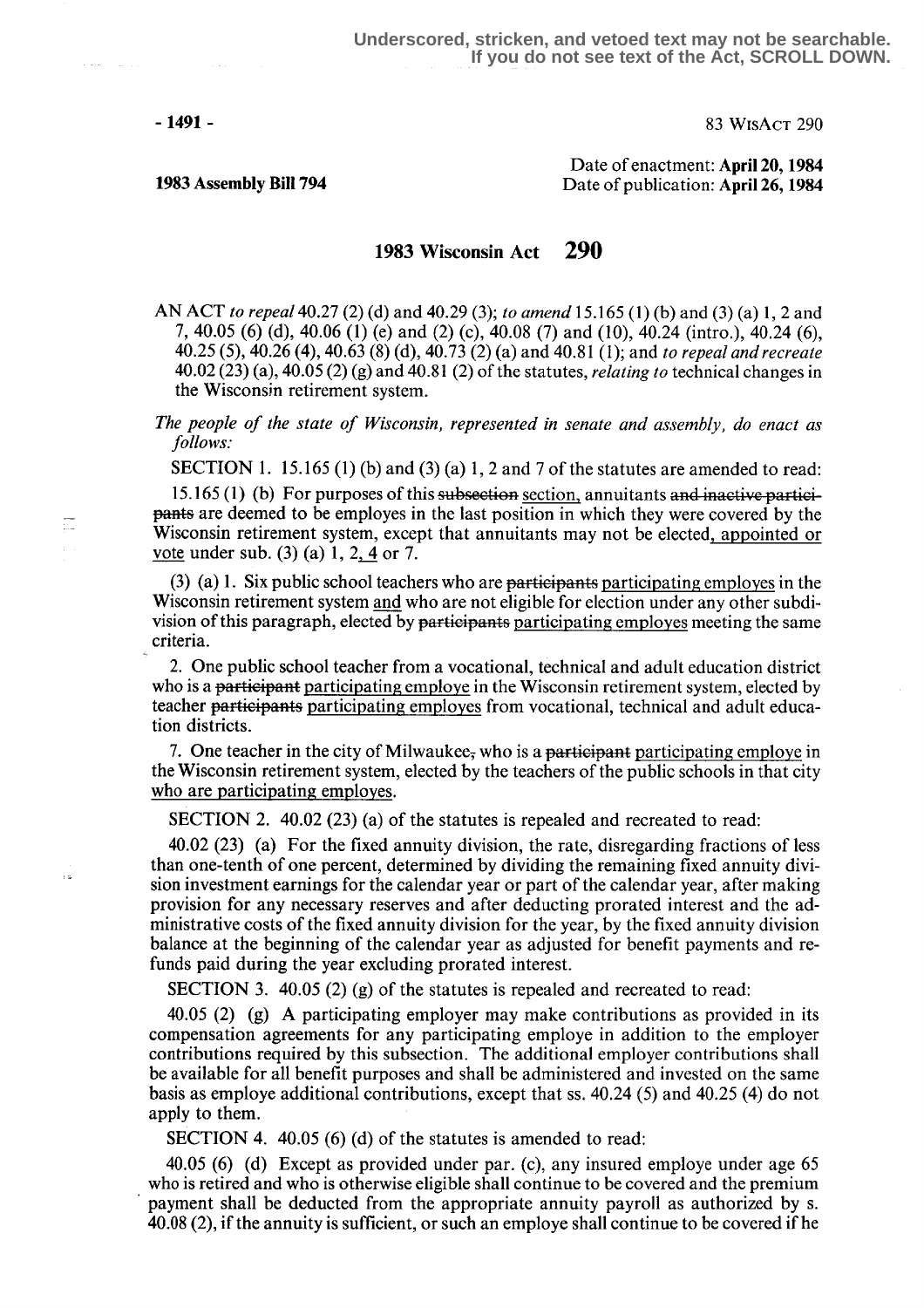## $83$  WisAct 290 - 1492 -

Ħ

or she makes direct payments to continue insurance coverage or if the employe's employer pays, on behalf of the employe, the premium payment directly to the department. according to procedures established by the department.

SECTION 5. 40.06 (1) (e) and (2) (c) of the statutes are amended to read:

40.06 (1) (e) A participant An employe may appeal a determination under par. (d), including a determination that the employe is not a participating employe, to the department by filing written notice with the department. An appeal under this paragraph does not apply to any service rendered more than  $27$  years prior to the date the written notice of appeal is received by the department . The department shall investigate the appeal and mail a report of its determination to the participant employe and the participating employer or state agency . Appeals under this paragraph are subiect to the following conditions:

<sup>1</sup> . The partieipant employe or the participating employer or state agency which gave the notice under par. (d) may appeal the department's determination to the board by filing written notice of appeal with the department not later than 30 days after the report is mailed to the person appealing. If written notice of appeal is not filed as required by this paragraph the determination from which an appeal is permitted is final.

2. A determination of an employe's status under par. (d) made after an appeal is filed under this paragraph shall remain in effect until receipt by the department of a notification indicating a classification for the participant employe different than from the determination. The participant employe may appeal such a that subsequent determination.

(2) (c) If the employer defaults on payment of the amount specified in the statement under par. (a), the amount shall become a special charge against the employer and shall be included in the next certification of state taxes and charges and shall be collected, with interest at the rate of one percent per month compounded as provided in sub. (3) from the date the statement was submitted to the employer, as other charges are certified and collected, or collected as provided under sub: (4). When the amount and the interest are collected, they shall be credited to the appropriation under s. 20.515 (1) (w).

SECTION 6. 40.08 (7) and (10) of the statutes are amended to read:

.fig (7) OVERPAYMENTS AND UNDERPAYMENTS. (a) Any overpayment or underpayment of a lump-sum lump-sum payment under s. 40.25 or a death benefit which does not exceed \$5, \$10 and any annuity payment error which does not exceed \$4 \$2 per month; shall may not be corrected but shall be credited or debited to the employer accumulation  $\Box$  reserve or the appropriate insurance account. If the amount of unapplied additional contributions, which would increase an annuity payment by  $$1$$  \$2 or less, exceeds  $$5$$  \$10, the unapplied additional contributions shall be paid to the annuitant as a lump sum.

> (b) Any overpayment exceeding the limits set forth in par. (a) to a person who cannot be located or which proves to be uncollectible and any underpayment exceeding the limits in par. (a) to a person who cannot be located may be written off 2 years after the underpayment or overpayment is discovered and credited or debited to the employer accumulation reserve or the appropriate insurance account.

> (10) LIMITATIONS ON CORRECTIONS. Service credits granted and contribution, pre- $\text{mium}_\tau$  and benefit payments made under this chapter shall are not be subject to correction unless correction is requested or made prior to the end of 7 full calendar years after the date of the alleged error or 3 full calendar years after January 1, 1982 1987, whichever is later, unless the alleged error is the result of fraud. This subsection shall be in addition<br>to and not in lieu of any other limitation on corrections <u>or unless another limitation is</u><br>specifically provided by statute. to and not in lieu of any other limitation on corrections or unless another limitation is specifically provided by statute. This subsection shall not be construed to does not prohibit correction of purely clerical errors in reporting or recording contributions, service and earnings.

SECTION 7. 40.24 (intro.) of the statutes is amended to read: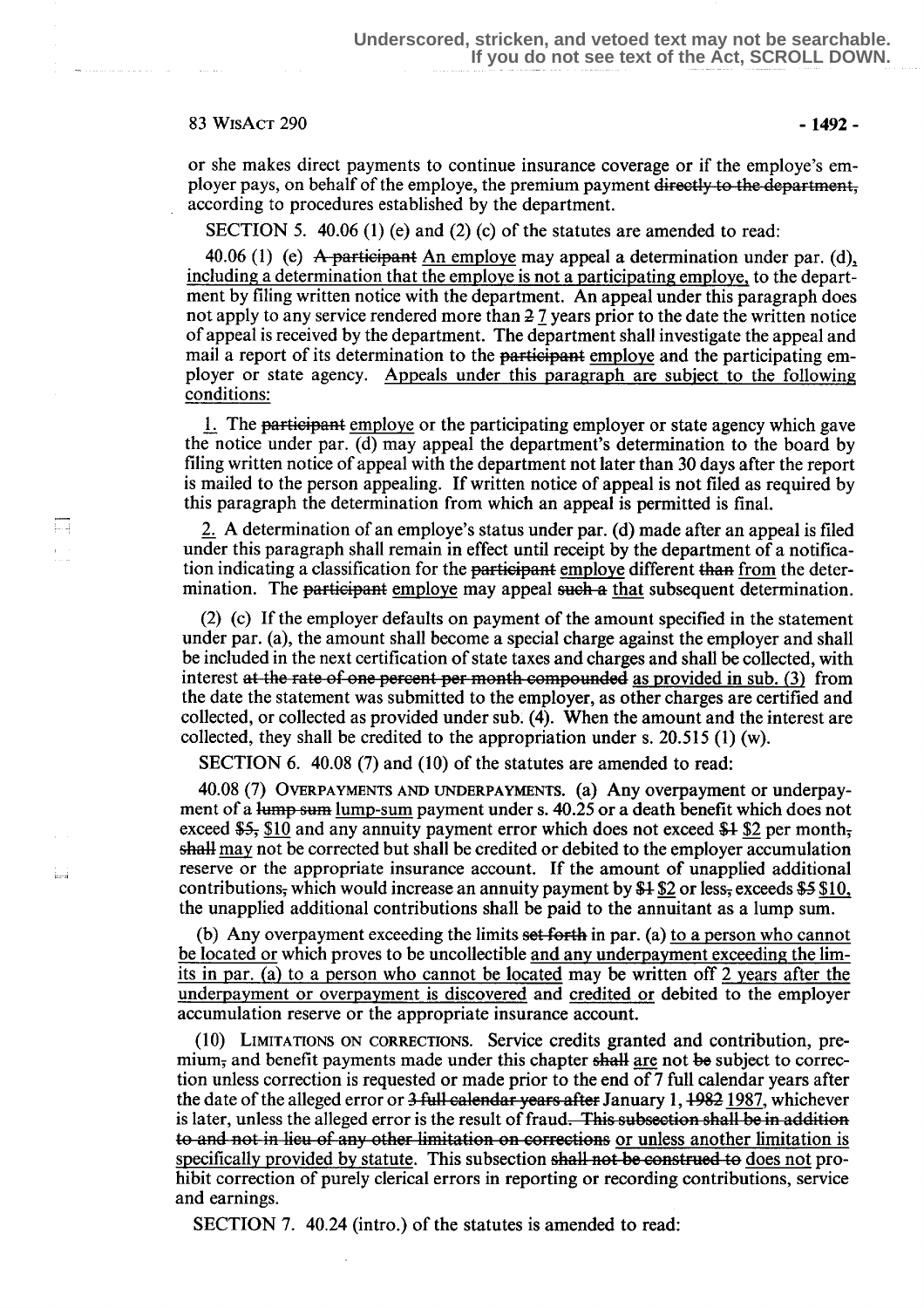Ē  $\bar{\psi}$ 

## -1493 - 83 WisAct 290

40.24 Annuity options. (intro .) Any participant who is eligible to receive a retirement annuity in the normal form may elect to receive the actuarial equivalent of the normal form annuity in one of the optional annuity forms prescribed in subs. (1) to (5) modified by rule as necessary to conform to federal regulations, or in any one optional life annuity form provided by rule. The participant may also elect to receive the amount provided by accumulated additional contributions in a different optional form than the balance of the annuity. Any optional form shall be based on actuarial equivalent values with due regard to selection against the fund, shall not provide a greater monthly amount payable to others upon the death of the participant than the amount which would have been payable to the participant if the participant had continued to live and shall not be changed after the effective date of the annuity unless the participant's request for the change is received by the department within 30 days after the date the first annuity check is issued or funds are otherwise transferred.

SECTION 8. 40.24 (6) of the statutes, as affected by 1983 Wisconsin Act 141, is amended to read:

40.24 (6) If a participant's annuity is not effective until after the participant's normal retirement date under s. 40.02 (42) (a) to (e) and the participant elects an optional annuity form, the monthly amount of annuity provided by conversion of the benefit computed under s. 40.23 (2m) (e) to the optional form elected shall not be less than the monthly amount of annuity which would have been paid had the participant retired immediately upon attaining the participant's normal retirement date under s. 40.02 (42) (a) to (e) and elected the same optional form of annuity and the same beneficiary. It shall be assumed for purposes of calculating the amount of an annuity under this subsection that all of the participant's ereditable service and earnings were earned annuity was earned prior to the participant's normal retirement date and that the beneficiary is the age that the beneficiary was when the participant attained the participant's normal retirement date under s.  $40.02$  (42) (a) to (e), but the department shall use the beneficiary's actual age on the effective date of the annuity.

SECTION 9. 40.25 (5) of the statutes is amended to read:

40.25 (5) (a) Rights and creditable service forfeited under sub. (3) or s.  $40.04$  (4) (a) 3 shall be reestablished if the participant receives the benefit resulting in the forfeiture after being discharged and is subsequently reinstated to a position with the participating employer by court order, arbitration award or compromise settlement as a result of an appeal of the discharge.

(b) The full amount of the benefit paid under sub.  $(1)$  or  $(2)$ , plus interest at the effective rate, shall be repaid to the Wisconsin retirement system by the employer of an employe whose rights and creditable service are reestablished under par. (a) within 60 days after the effective date of the employe's reinstatement. The amount repaid by the employer under this paragraph shall be deducted by the employer from any payment due the employe as a result of the resolution of the appeal or, if that amount is insufficient, the balance shall be deducted from the employe's earnings except the amount deducted from each earnings payment shall be not less than 10% nor more than 25% of the earnings payment. If the employe terminates employment the employer shall notify the department of the amount not yet repaid, including any interest due, at the same time it notifies the department of the termination of employment, and the department shall repay to the employer the balance of the amount due from retentions made under s. 40.08 (4). The employer may charge interest at a rate not in excess of the current year's assumed rate on any amount unpaid at the end of any calendar year after the year of reinstatement.

SECTION 10. 40.26 (4) of the statutes is amended to read: